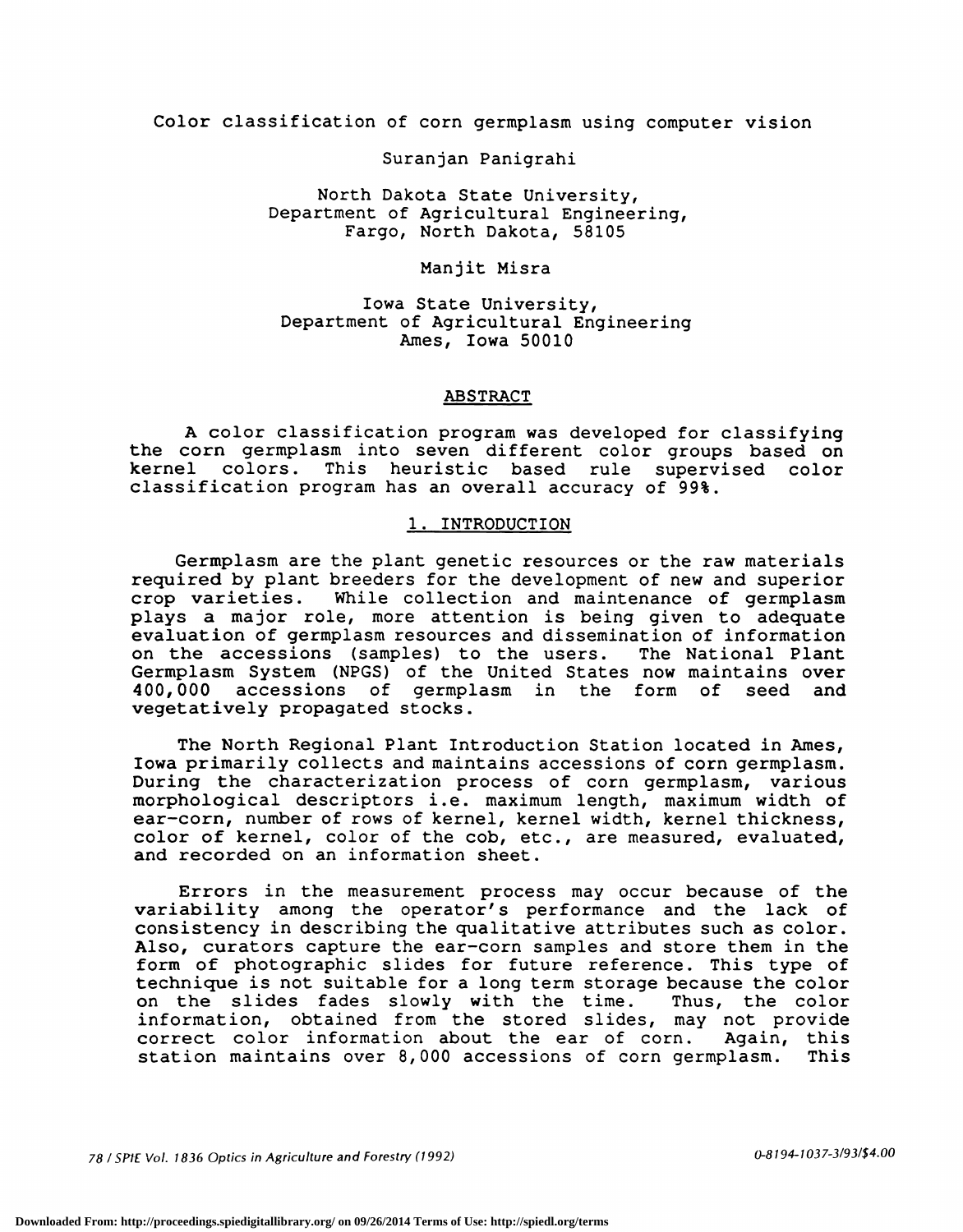germplasm. This amount of morphological information about the corn germplasm recorded on information sheets, thus become too cumbersome to be retrieved and disseminated to other users.

The advent of computer vision technology and other artificial intelligence have shown potential to remove some of the limitations of the presently followed characterization process. For example, computer vision technology has been proven to be very accurate and consistent for dimensional measurement processes, like length, width, area, and for description of qualitative properties like color, texture and brightness.

The advantages of color computer vision technology, with the capability to acquire and process color images, has been demonstrated by different research workers for performing quality control and grading of varieties of biological as well as agricultural products. For example: Color imaging system has been developed to detect defects in peaches' and to classify fungal damaged soybeans<sup>9</sup>. The color information of soybeans have been analyzed with a PC-based color vision system'. The color information combined with other derived features were used to evaluate the quality of soybeans<sup>7</sup>.

In color image processing, the color information are generally represented by different color coordinates. The most common color coordinates used in the color image processing systems are RGB (red, green, and blue) and HSI (hue, saturation, and intensity).

Depending upon the application, the color features can also be transformed to other color coordinates. Huckel operator has been adopted for color edge detection<sub>2</sub>. This study revealed that the result obtained using Intensity (I) and normalized colors (r  $= R/I$ ) and  $g = G/I$ ) was better than that obtained using R, G, and B. The color information have been extracted from pine different The color information have been extracted from nine different color coordinates e.g. R (Red), G (Green), B (Blue), Y (luminanace), I and Q (Chrominance), H (Hue), S (Saturation), I (Intensity) for segmention of natural scenes<sup>3</sup>.

A color imaging system has been developed for automatic inspection of Golden Delicious apples based on color, shape, size, and surface defects<sup>8</sup>. Based on the hue information of a digitized apple image, this system could discriminate apples for color with an accuracy of 100%.

In North Central Plant Introduction Station, Ames, IA, color is also an important feature for characterization of corn germplasm. Based on the color information of the kernel of the ears of corn, the ear-corns (accessions) are classified into seven different color groups as defined by International Board for Plant Genetic Resources. These color groups are red, yellow, light orange, orange, dark brown, white and light brown.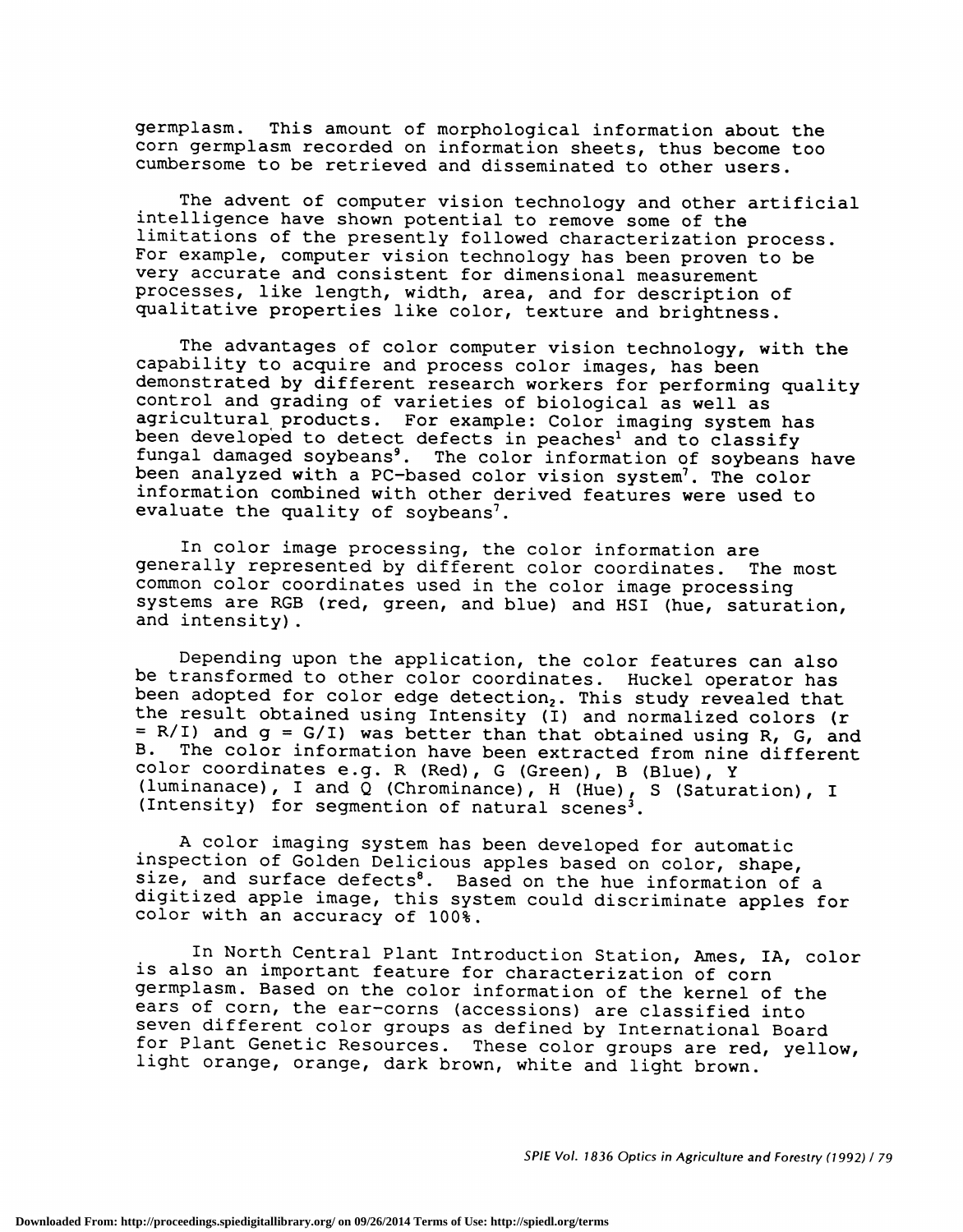### 2. OBJECTIVE

The objective of this study was to develop suitable algorithm and software and to classify the ear—corn images into one of the seven color groups as defined by the International Board for Plant Genetic Resources.

### 3. EXPERIMENTAL PROCEDURE

The color images of ear-corns were acquired with a PC based color imaging system configured with a JVC color camera (TK81OU) and a color frame grabber (DT2871)<sup>6</sup>. The images were captured in the HSI (Hue, Saturation, and Intensity) mode at a resolution of 480 rows x 512 columns x 8 bits/pixel6. To determine the color information of the object region (ear—corn) , it was necessary to isolate the color information of the background region from the color image.

The image in the intensity buffer was smoothed using a 3 x 3 low pass filter<sup>4</sup>. The weight of each kernel of the low pass filter mask was 1. The image in the hue and saturation buffer was kept unchanged. A threshold value to discriminate the background region from the object region in the intensity buffer was selected using the modified Otsu's algorithm<sup>5</sup>. The locations of the background pixels were determined in the intensity buffer based on the selected threshold and their corresponding locations were mapped to the hue and saturation buffer. The hue and saturation values of the object region were used in all subsequent color information analysis.

### 3. 1. Development of color groups

In this vision system, color information of any object can be represented by a maximum of 256 levels in each of the hue and saturation buffers. These 256 different hue levels, however, do not represent 256 different colors to be perceived by human being. Instead, it was found from the preliminary study that each color group can be represented by a range of hue values. Again, at the time of this study, no literature was available for defining different ranges of hue values to represent different color groups. So, an experiment was conducted to find out the numeric ranges of hue values to define various color groups.

## 3.1.1. Numeric ranges of hue for various color groups

A computer program was developed to determine the numeric range of hue values for defining various color groups. The program created 256 non—overlapping and contiguous windows and displayed them on the computer screen as an image. Each window had a dimension of 60 rows and 16 columns (Figure 1) . The intensity and saturation values for all the windows were 255 with

80 / SPIE Vol. 1836 Optics in Agriculture and Forestry (1992)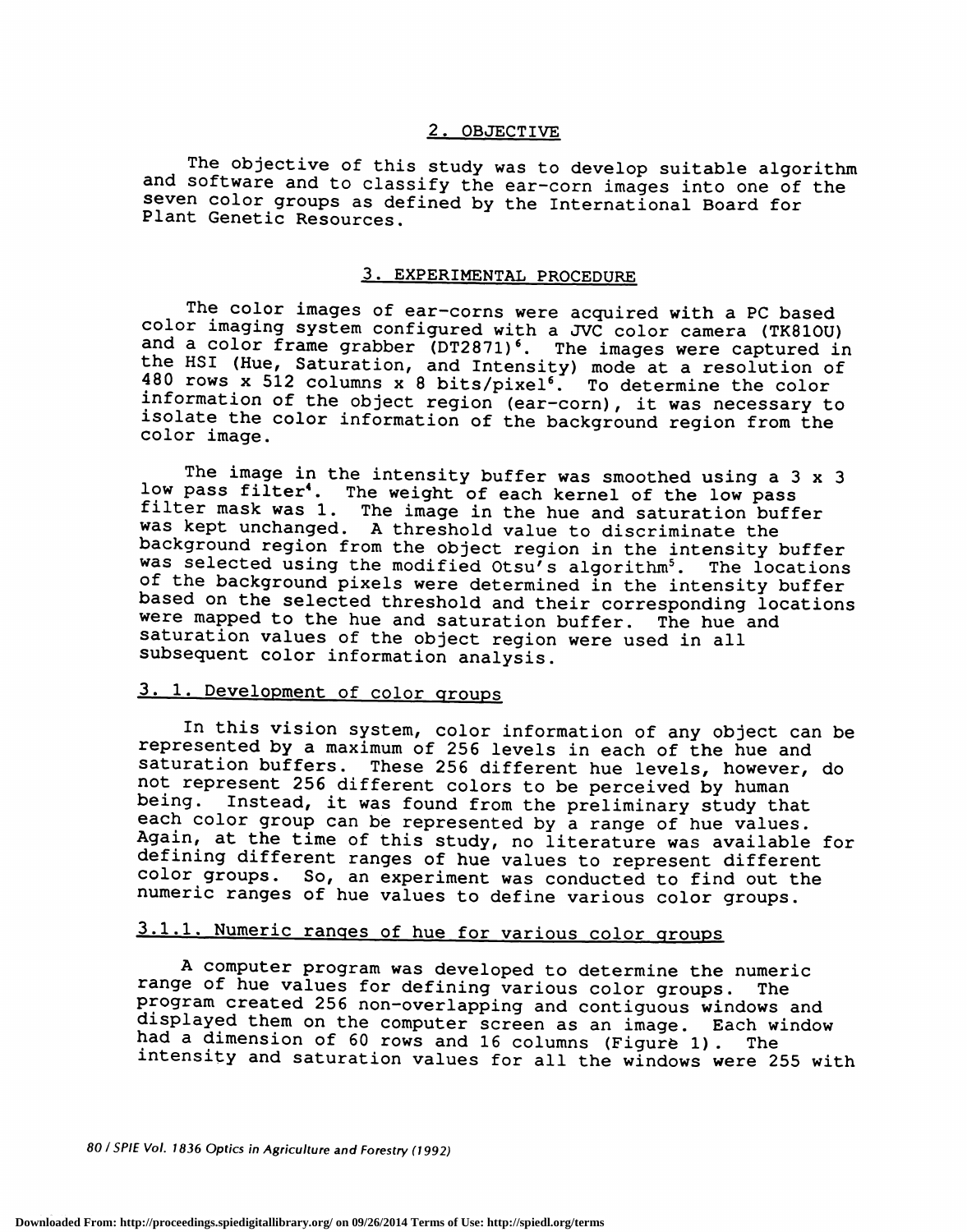the hue values ranging from 0 to 255. The 1st window and the 256th window, for example, had a hue value of 0 and 255 respectively. The hue values of other windows increased linearly from left to right and top to bottom (Figure 1) . Based on the closeness of the visual color perception, ten different color groups and their respective numeric ranges of hues were determined (Table 1).

### 3.1.2. Numeric ranges of saturation for various color groups

In the saturation buffer, the lightness or brightness of any color is represented by 256 different levels of saturation<br>values. A value of 0 represents the lightest and 255 repre A value of 0 represents the lightest and 255 represents the brightest saturation levels. Although the system has the capability of 256 different levels of representation of any color, it is not possible to distinguish all of them by visual perception. Again, at the time of this study, no literature was available to define the numeric ranges of saturation values for different distinct visually perceived color groups for any particular color. So, a computer program, similar to one described for hue levels, was developed to find the number of visually different color groups, and thus to determine the numeric range of the saturation levels for each color groups.

The computer program created 256 windows each with 480 rows x 2 columns and displayed them on the computer screen as an image. These 256 windows were contiguous and non—overlapping. The intensity values for each window was 255. The hue value was kept constant for all the windows to represent any particular color group and the saturation values ranged from 0 to 255. For example, the saturation level of the 1st window was 0 and that of the 256th window was 255. The saturation levels of the windows increased linearly from left to right (Figure 2).

The hue values were changed sequentially to represent different color groups. Based on the closeness of the observations of visual color perception, it was found that for each of the ten different color groups (Table 1), 3 color groups can be formed based on saturation levels. They were named as: 1) low-bright 2) medium-bright and 3) high-bright. For each color group, the numerical range of saturation values were as shown in Table 2.

### 3.1.3. Extraction of color information of ear-corn

The color information of the segmented object (ear-corn) were computed from the hue and saturation buffer and was expressed as the hue and saturation color group as discussed above. The flow chart for the entire process for color grouping for the ear-corn images is shown in Figure 3.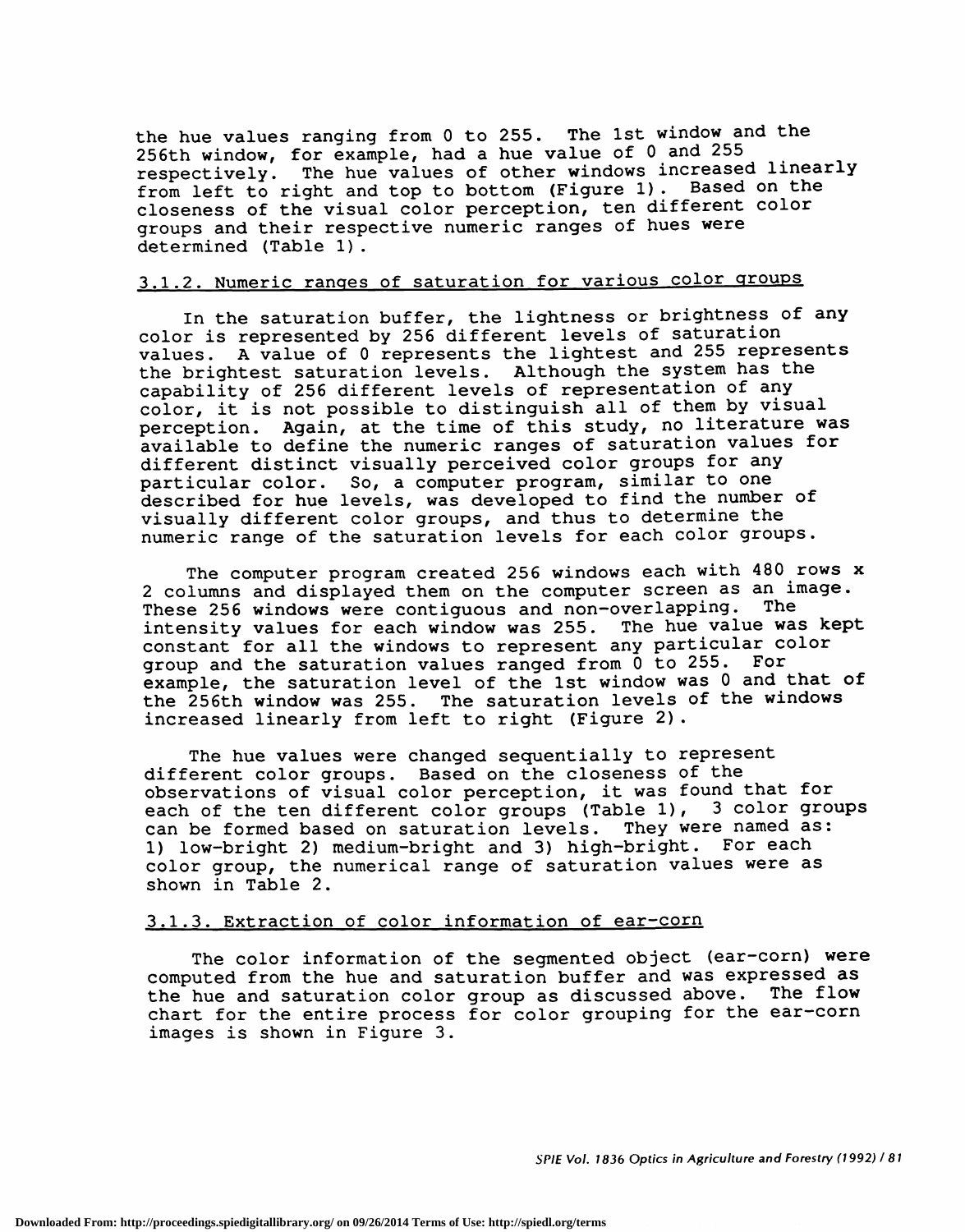The color grouping process based on the color information of kernels did not take into account the color information of the exposed cob. So, provisions were made to include user interaction in defining the exposed cob region by a user defined<br>window. The software computed the average color information of<br>the defined window region and assigned the computed color information as the color of the exposed cob. If the ear-corn image had an exposed cob, the color information of the kernel were determined by subtracting the average cob color information from the computed color information of the segmented object (ear-<br>corn). The color information of the kernals was then expressed The color information of the kernels was then expressed in terms of the hue and saturation distribution values and the corresponding hue and saturation based color groups.

# 3.1.4. Classification of ear-corn into color groups

The hue and saturation based color groups of the ear-corn were then used to determine it's color-group using the color classification program "CLR—RULE" (Figure 3) . This color classification program is heuristic based and consists of several rules.

The curator of the Plant Introduction Station, Ames were chosen as the expert for this system. The primary author served as the knowledge engineer and worked with the expert to acquire the required knowledge, derive procedural steps, and construct heuristic rules. Selected ear—corns of seven different color groups were digitized. The hue and saturation distribution values of ear-corns for each color group were determined. From these hue and saturation distribution values, and acquired heuristic, several IF-THEN rules with logical AND and OR (Table 3) were constructed for the color classification system. One such rule is as follows:

Rule 07: IF  $[(CLR2 \gt= 55)$  AND  $(CLR2 < 80)]$  AND  $[M_SAT2 > H_SAT2)$  OR  $(H_SAT1 > M_SAT1)$ ]

### THEN THE COLOR GROUP IS RED

The attributes used in this color classification program and their descriptions are shown in Table 3. The decision tree for the classification system is shown in Figure 4. This color classification system follows a TOP-DOWN—APPROACH and utilizes a forward chaining strategy to reach inference. The inference or conclusion of the system can choose one of the possible seven color groups (Figure 4)

This heuristic based rule supervised classification program was tested on eighty randomly selected ear—corns. These ear corns were of different color groups. The original color group of these ear—corns were predetermined by the expert. The performance of the algorithm was evaluated by comparing the color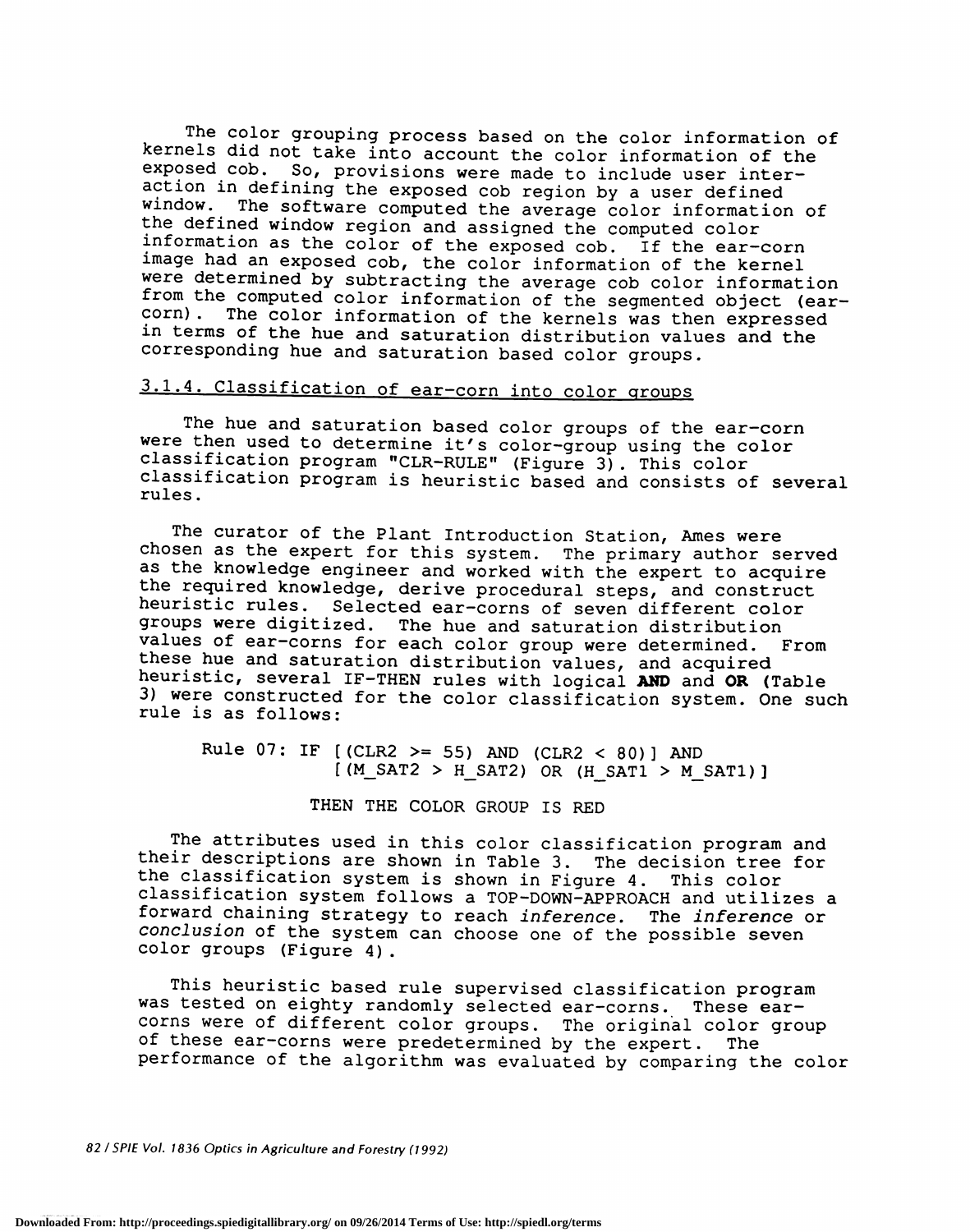group assigned by the color grouping system with the original color.

### 4. RESULTS AND DISCUSSION

Comparisons between the original color groups and the color group assigned by the computer imaging system are shown in Table 5. The overall accuracy of the color classification program was 99%, i.e. the algorithm could classify 79 ears of corn correctly into their respective color groups.

An accuracy of 100% was obtained for classification of yellow era—corns i.e. the classification program correctly classified all 44 yellow ear-corns included in the study.

This color classification program correctly classified all the 4 red ear-corns correctly. The classification accuracy for orange ear-corns was also 100% i.e. all 13 orange ear-corns were correctly classified. All the 4 light orange ears of corn were also correctly classified.

Figure 5 shows a typical example of an ear—corn where the genetical information influences the color group of the ear of corn. Although the color appears yellow, the plant breeders classify it as white from the germplasm characterization point of view. The program correctly classified all 13 white ears of corn.

There were two light brown ear-corn included in the study. The program correctly classified only one of two and the other one was misclassified as red.

From the discussion with the curators of the Plant Introduction Station. Ames, Iowa, it was found that generally, the number of yellow, orange and white ear-corns in the corn germplasm collection are higher than those of other color groups. The high accuracies of this color classification program for yellow, orange and white ear-corns shows promise of adoption of the color computer vision technology for then germplasm characterization process. However, this program needs to be tested on larger sample size and more number of ear—corns from other color groups such as light brown, red and light orange.

This color classification algorithm took an average of 1.1 seconds for each color classification with a range of 0.9 to 1.4 seconds. This time included the background color segmentation, finding the hue and saturation distribution values, and the color group.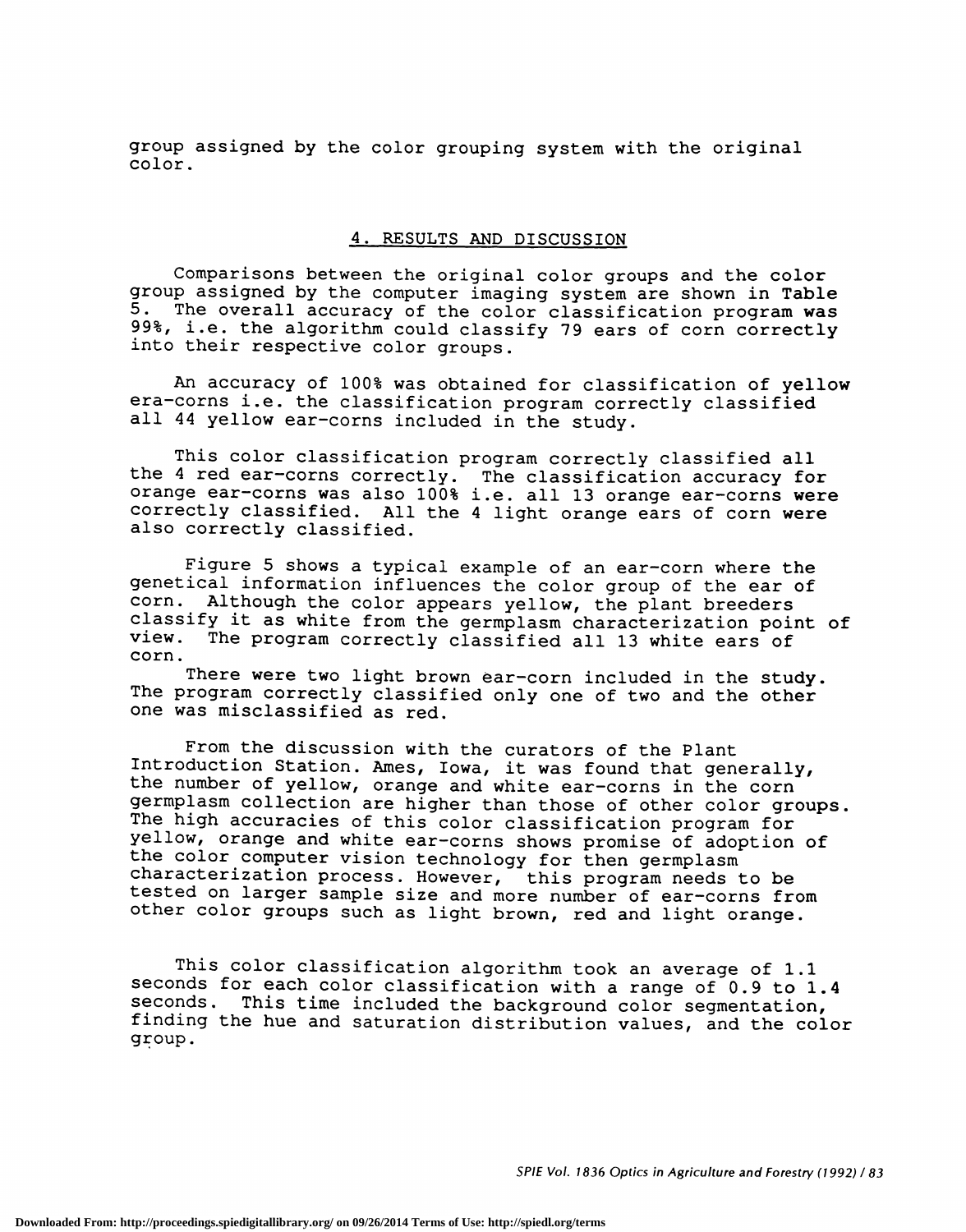#### 5. CONCLUSIONS

The following conclusions were derived from this study

Ten different color groups were derived based on their hue values. The numeric ranges of the hue values for each color group were defined.

Each color group was subdivided into low, medium and high brightness groups based on the saturation values. The numeric ranges of the saturation values for each subgroup were defined.

A heuristic based rule supervised program was developed for color classification of ear—corn images. The program provided an accuracy of 99% i.e. it correctly classified 79 images (out of 80) into their respective color groups.

#### 6. REFERENCES

1. B. K. Miller and M. J. Deiwiche. "Peach defect detection with machine vision". ASAE Paper no. 89—6019, ASAE, MI. 1989.

2. R. Nevatia, " A color edge detector". Proc. of IJPCR—III, 829—832. 1976.

3. R. Ohiander, "Analysis of natural scenes". Ph. D. thesis. Department of Computer Science, Carnegie—Mellon University. 1975.

4. S. Panigrahi and M. Misra, "Color image processing for characterization of corn germplasm". ASAE Paper no. 89—1565, ASAE, MI. 1989.

5. S. Panigrahi and M. Misra, "Feature extraction techniques for corn germplasm by color computer vision". ASAE Paper no. 90-7050, ASAE, MI. 1990.

6. S. Panigrahi and M. Misra, "Color image acquisition of a machine vision system of corn germplasm". ASAE Paper no. MCR—89— 124, ASAE, MI. 1989.

7. Y. Shyy and M. Misra, "Color image analysis for soybean quality determination". ASAE Paper no. 89—3572, ASAE, MI. 1989.

8. W. D. Wigger, J. B. Litchfield and J. B. Sinclair. "Classification of fungal—damaged soybeans using color—image processing". ASAE Paper no. 88—3053, ASAE, MI. 1988.

9. Verghese, Z., C. T. Morrow and P. H. Heinemann. 1991. Automated inspection of golden apples using color computer vision. ASAE Paper no. 91—7002, ASAE, MI.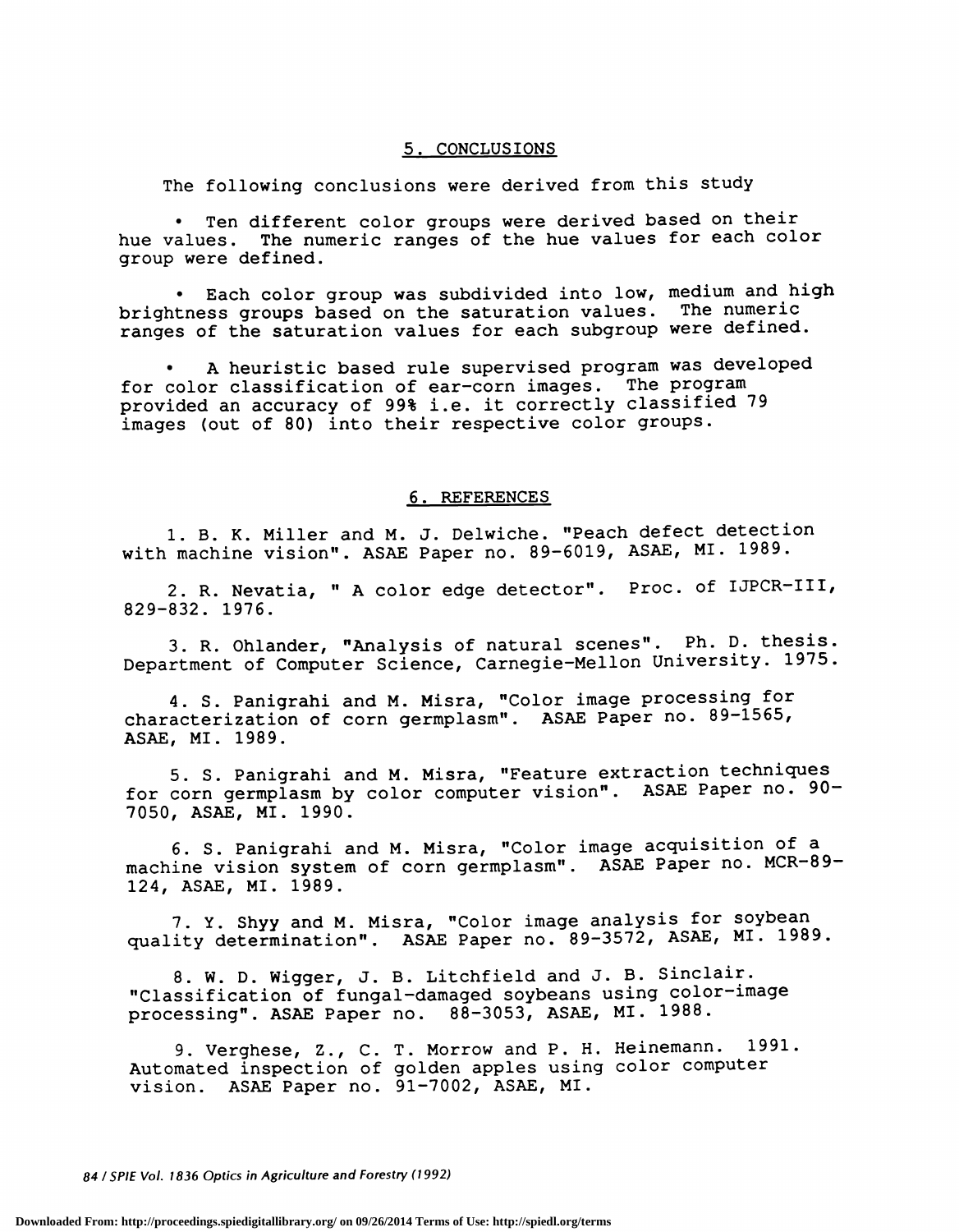| Color        | Range of hue values |     |  |
|--------------|---------------------|-----|--|
| group        |                     |     |  |
| Red          |                     | 5   |  |
|              | 247                 | 255 |  |
| Orange       | 6                   | 22  |  |
| Yellow       | 23                  | 52  |  |
| Green-yellow | 53                  | 64  |  |
| Green        | 65                  | 93  |  |
| Blue-green   | 94                  | 157 |  |
| Blue         | 158                 | 175 |  |
| Violet       | 176                 | 191 |  |
| Purple       | 192                 | 236 |  |
| Red Purple   | 237                 | 247 |  |

| Table 1. Visually perceived color groups based on their hue values |  |
|--------------------------------------------------------------------|--|
| and their numeric ranges                                           |  |

Table 2. Color groups based on brightness/lightness levels for each color and their numeric ranges based on saturation levels

|              |                                      |              | Ranges of color groups based on satuartion levels |
|--------------|--------------------------------------|--------------|---------------------------------------------------|
| Color        | Low bright                           | Med bright   | High bright                                       |
| Red          | 0<br>$-40$                           | $41 - 140$   | $141 - 255$                                       |
| Orange       | $0 - 80$                             | $81 - 168$   | $169 - 255$                                       |
| Yellow       | $0 - 88$                             | $89 - 168$   | $169 - 255$                                       |
| Green Yellow | $\mathbf 0$<br>$-80$                 | 81<br>$-136$ | $137 - 255$                                       |
| Green        | 0<br>$-80$                           | $81 - 168$   | $169 - 255$                                       |
| Blue green   | 0<br>- 73                            | $74 - 152$   | $153 - 255$                                       |
| Blue         | 0<br>$-80$                           | 81<br>$-144$ | $145 - 255$                                       |
| Violet       | $0 - 80$                             | $81 - 144$   | $145 - 255$                                       |
| Purple       | 0<br>- 80                            | $81 - 144$   | $145 - 255$                                       |
| Red Purple   | 0<br>-80<br>$\overline{\phantom{a}}$ | 81<br>$-144$ | $145 - 255$                                       |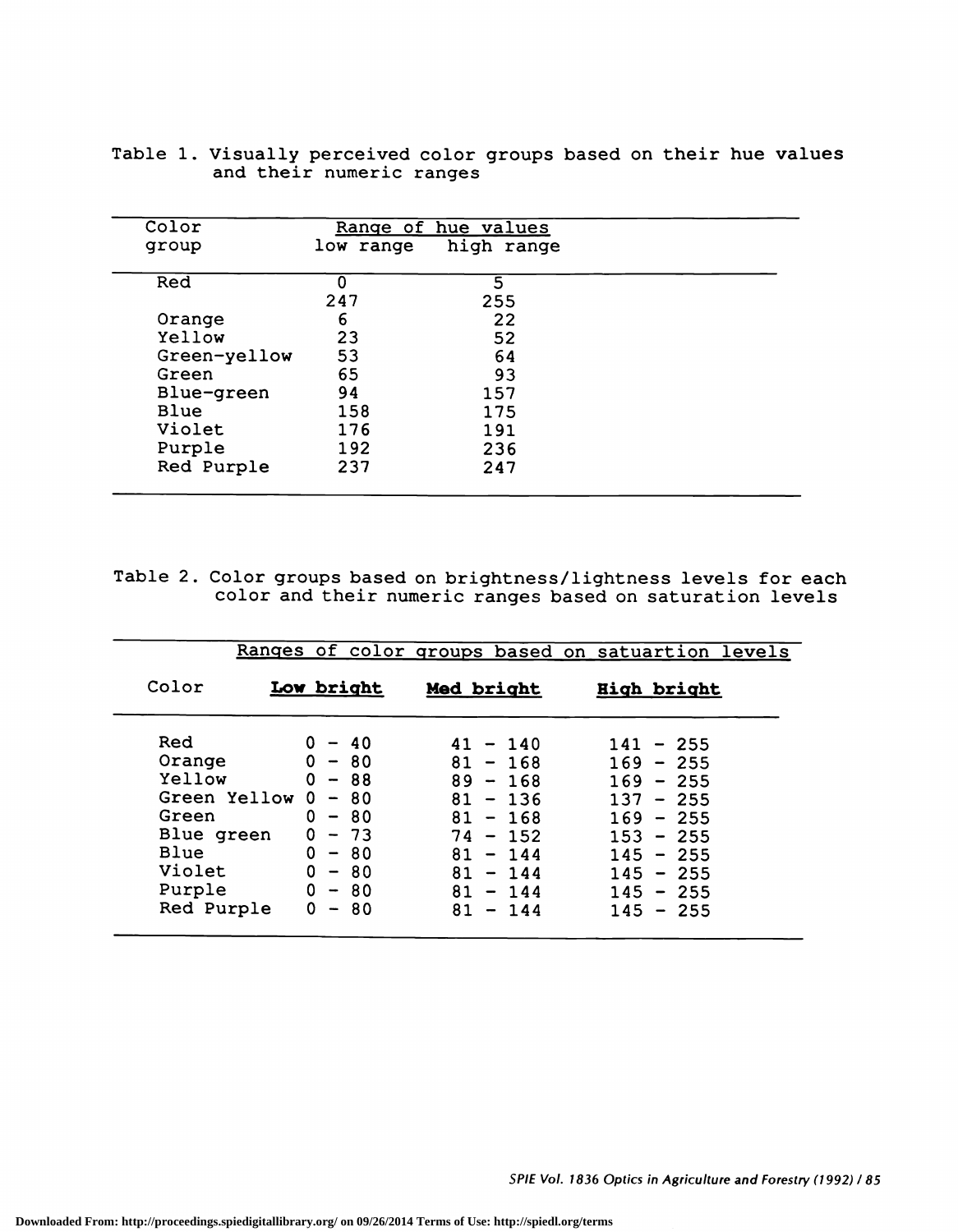Table 3. Description of the attributes used in development of heuristic rules for classification of color group of ear corn image

| <b>Attributes</b> | Description                               |
|-------------------|-------------------------------------------|
| CLR1              | RED COLOR                                 |
| CLR <sub>2</sub>  | ORANGE COLOR                              |
| CLR <sub>3</sub>  | YELLOW COLOR                              |
| H SAT1            | HIGH BRIGHTNESS OF RED<br><b>COLOR</b>    |
| M SAT1            | MEDIUM BRIGHTNESS OF RED<br><b>COLOR</b>  |
| H SAT2            | HIGH BRIGHTNESS OF ORANGE<br>COLOR.       |
| M SAT2            | MEDIUM BRIGHTNESS OF<br>ORANGE COLOR      |
| H SAT3            | HIGH BRIGHTNESS OF YELLOW<br><b>COLOR</b> |
| M SAT3            | MEDIUM BRIGHTNESS OF<br>YELLOW COLOR      |

Table 4. The results of color grouping program on eighty randomly selected ear—corns.

| Original color<br>group | no. of<br>samples | no. of samples<br>correctly<br>classified | % of<br>accuracy |
|-------------------------|-------------------|-------------------------------------------|------------------|
| Yellow                  | 44                | 44                                        | 100%             |
| Orange                  | 13                | 13                                        | 100%             |
| Red                     | $\boldsymbol{4}$  | 4                                         | 100%             |
| Light Orange            | 4                 | 4                                         | 100%             |
| White                   | 13                | 13                                        | 100%             |
| Light Brown             | $\overline{c}$    | $\mathbf{1}$                              | 50%              |
|                         |                   |                                           |                  |
|                         | 80                | 79                                        | 99               |

86 ISPIE Vol. 1836 Optics in Agriculture and Forestry (1992)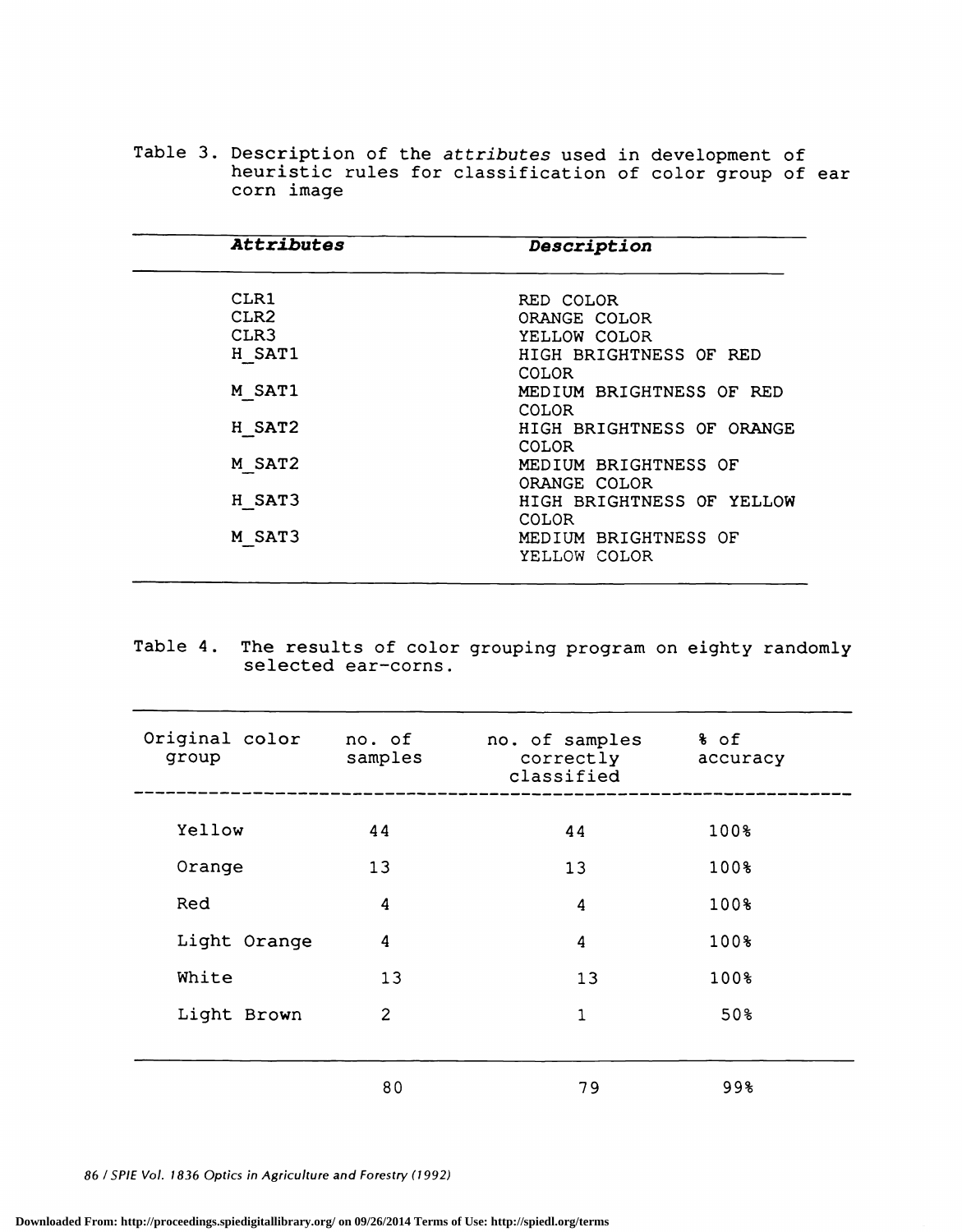

For all windows Iaionalty • 268. A vaturation= 266.<br>Nue values geos es Inoreasing in left to right and top to betoem fashfon

Figure 1: Schematic of windows for finding the numeric ranges of different hue based color groups



Figure 2: Schematic of windows for finding the numeric ranges of different saturation based color groups

SPIE Vol. 1836 Optics in Agriculture and Forestry (1992) / 87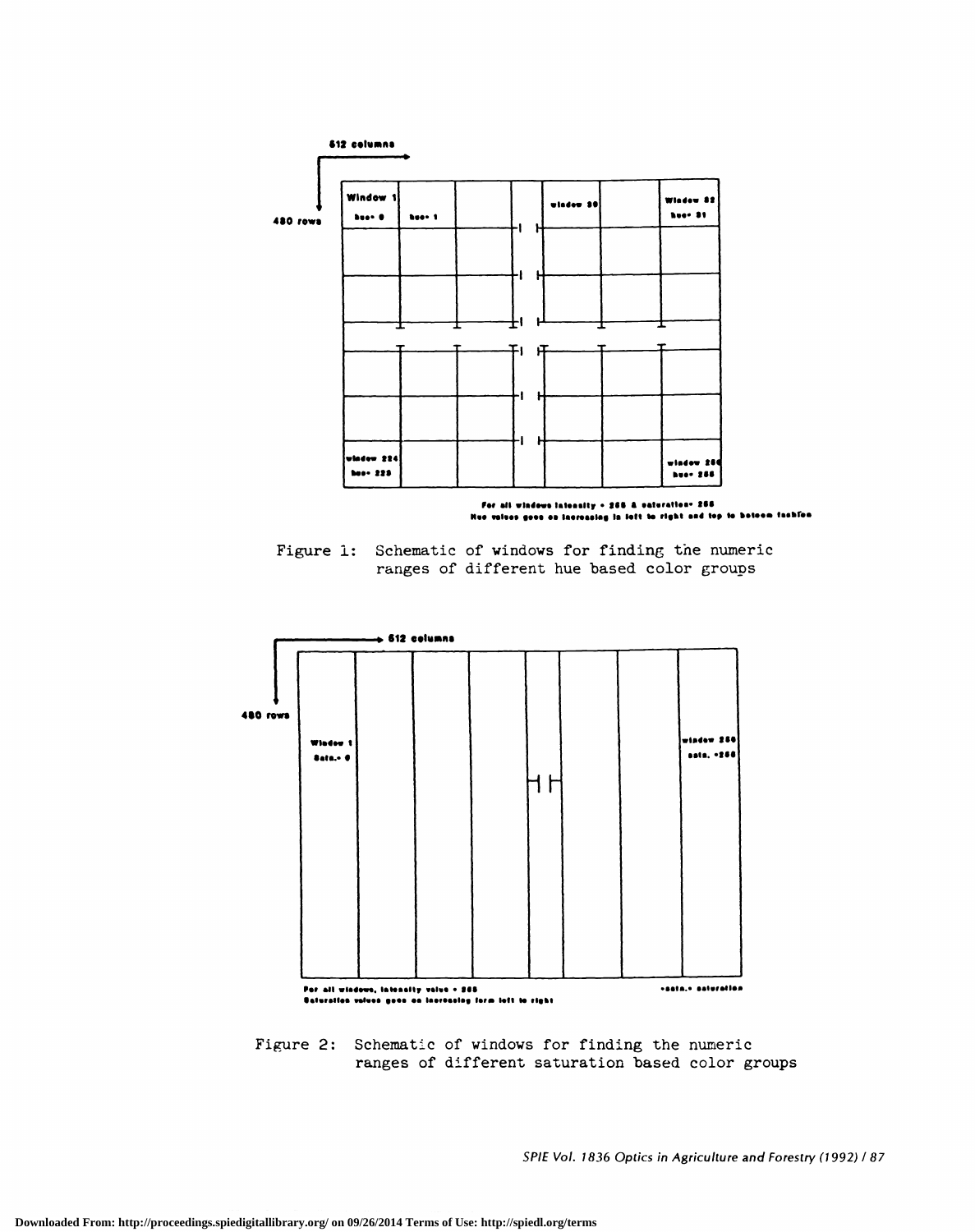

Figure 3: The flow chart for clolor classification process of ear-corn images

88 ISPIE Vol. 1836 Optics in Agriculture and Forestry(1992)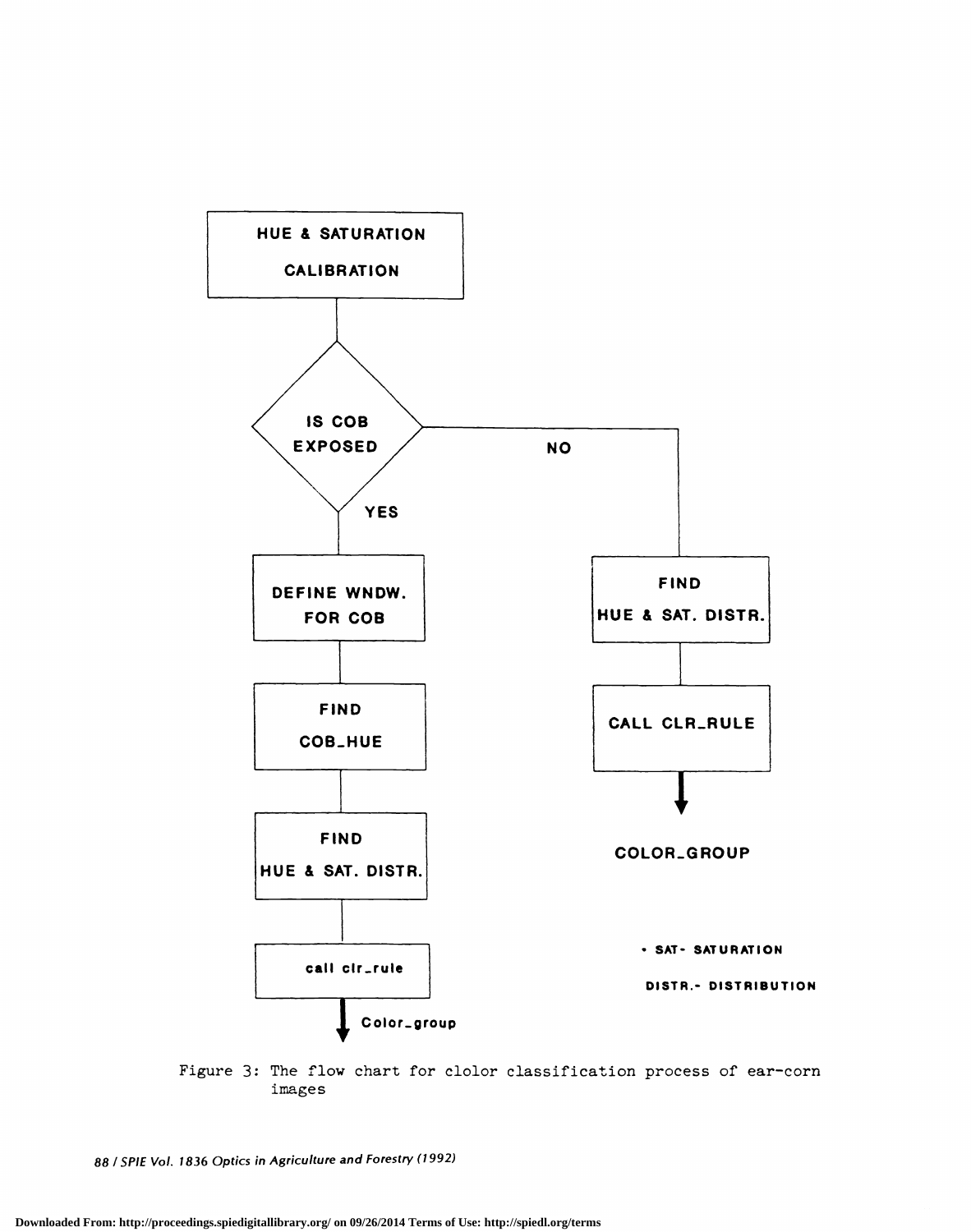